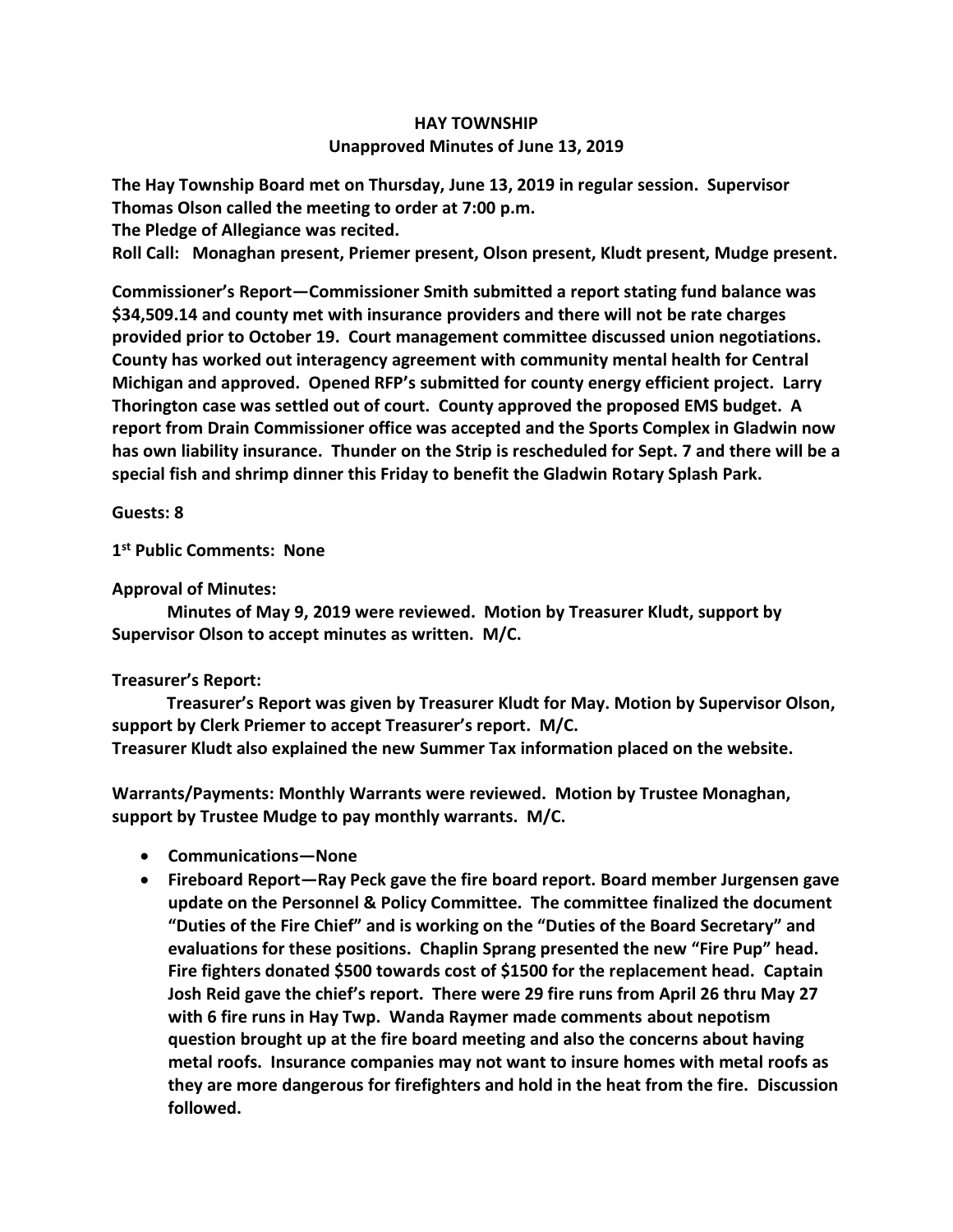- **Ordinance Report— New complaints. 1375 S. M-30—blight. Owner is working on clean-up. 1521 Elms Place -junk. Letter sent to owner. 2165/2175 S. Whitney Beach Rd-junk. Letter sent to owner. Howard Rd.-junk. Will continue to monitor and take action if necessary. 1505 S. M-30-blight. Owner will repair broken windows. They do not want property and are willing to give it away. Old complaints. 1243 Radov Dr.-blight. Owner worked on roof of shed. Property is no longer in violation of blight ordinance. 1560 S. Whitney Rd.-junk. Some progress was**
- **made from road vantage point, but not from neighbors. Citation has been issued.** • **Liquor Inspection Report: Dave Kelly reported both establishments were inspected and are in compliance. Ms. McConnell asked about God's House and her concerns with awful condition. Discussion followed.**

**Mr. Uchiyama inquired about the property at 1560 S. Whitney. Mr. Kelly said health department was now involved with that property.**

- **Old Business—Four Lakes Task Force Update—Trustee Mudge reported on the task force business. Mark stated brochures were available to explain what is going on. Court order was signed and committee will now get bids for repairs and keep track of Lee on his responsibilities. Hopefully Lee should be out by 2024. Dam operators are being interviewed to handle lake levels. Ms. McConnell inquired if the assessments were going to be added to the tax bills and Trustee Mudge said they would be. Discussion.**
- **New Business—Birma Trail Assessment Resolution #4. Motion by Clerk Priemer, support by Supervisor Olson to approve Birma Trail Assessment Resolution #4. Roll Call Vote. 5 Ayes, 0 Nays. M/C**

**Waste Management Resolution #5. Motion by Clerk Priemer, support by Supervisor Olson to approve Waste Management Resolution #5. Roll Call Vote. 5 Ayes, 0 Nays. M/C.**

**Smallwood Weed Control Resolution #6. Motion by Clerk Priemer, support by Supervisor Olson to approve Smallwood Weed Control Resolution #6. Roll Call Vote. 5 Ayes, 0 Nays. M/C.**

**GCRC Contract. Motion by Clerk Priemer, support by Trustee Monaghan to approve GCRC Contract. M/C.**

**Garbage Removal on parcel #110-120-000-028-00 for 2019. Motion by Supervisor Olson, support by Treasurer Kludt to approve garbage removal on parcel #110-120- 000-028-00 for 2019. M/C.**

**Corey Cuddie Property Survey. Assessor Cuddie explained the reason for a survey on parcel #110-009-200-020-00 and the hope to place the cost of \$950 on the tax bill once ownership is confirmed. Motion by Trustee Monaghan, support by Clerk Priemer to approve the cost of \$950 for the survey on parcel #110-009-200-020-00 pending Equalization decision to place cost of survey on the tax bill of this parcel. M/C.**

• **Public Comments: Mr. Uchiyama inquired on status of noise ordinance. Supervisor Olson stated Sheriff made it clear that he thought Hay Twp. should not pursue a noise**